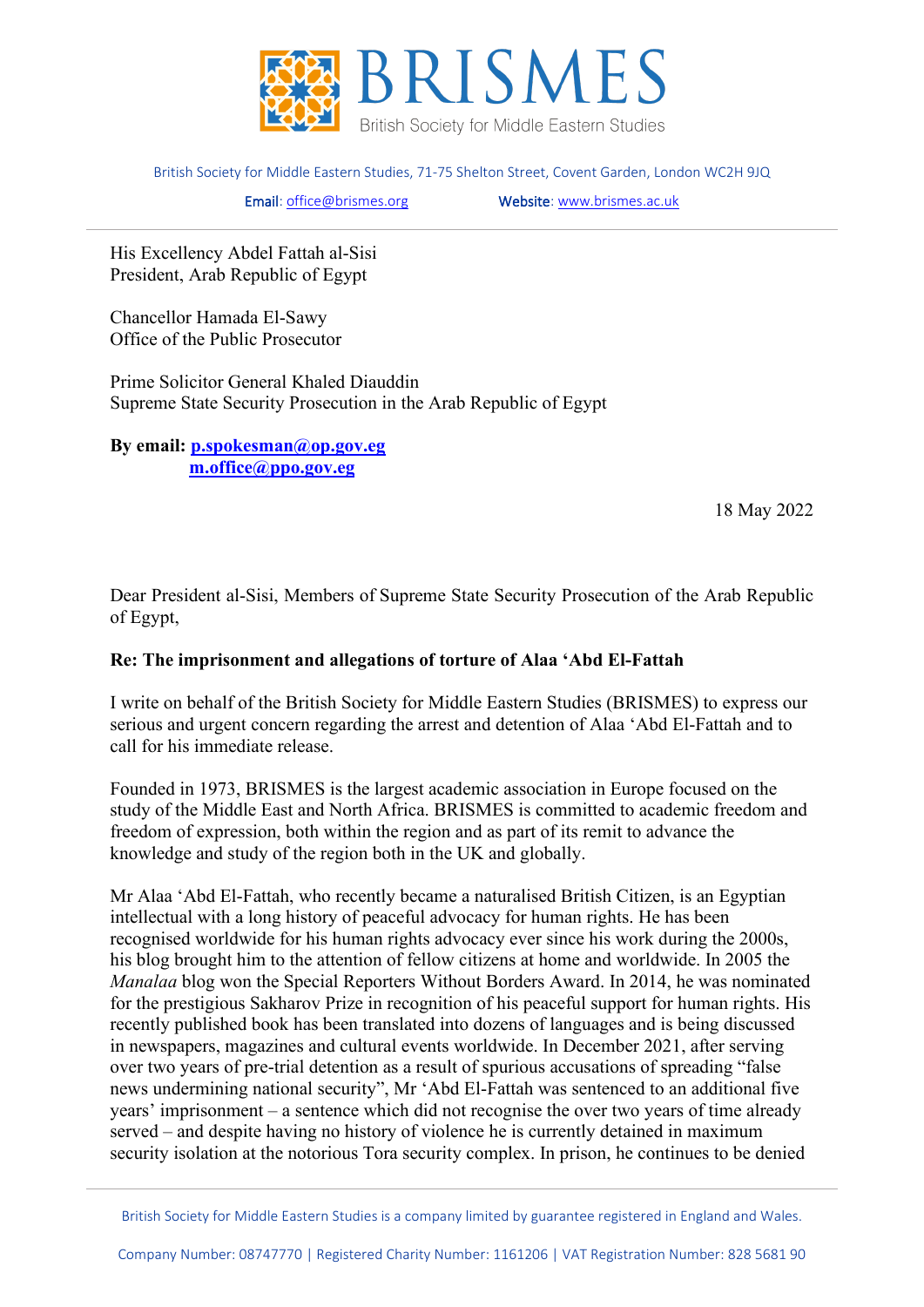

British Society for Middle Eastern Studies, 71-75 Shelton Street, Covent Garden, London WC2H 9JQ

Email[: office@brismes.org](mailto:office@brismes.org) Website[: www.brismes.ac.uk](http://www.brismes.ac.uk/) 

access to books and denied the opportunity of proper exercise in the open air. He is also being held in permanent solitary confinement, which has extensively documented ill effects – including permanent effects – on prisoners' mental, physical and social well-being. Such confinement is considered in itself a form of torture. Solitary confinement is also proscribed under international law.

In October 2011, UN Special Rapporteur on torture, Juan E. Méndez, reminded the United Nations General Assembly that "considering the severe mental pain or suffering solitary confinement may cause, it can amount to torture or cruel, inhuman or degrading treatment or punishment". Such punishment is explicitly banned by Article 5 of the Universal Declaration of Human Rights (UDHR). This prohibition is reaffirmed by Article 7 of the International Covenant on Civil and Political Rights (ICCPR). Additionally, Article 1.1 of the 1984 Convention Against Torture (CAT) states that torture is "any act by which severe pain or suffering, whether physical or mental, is intentionally inflicted on a person" for any reason such as obtaining information or punishment. Article 16 of the Convention Against Torture prohibits "acts of cruel, inhuman or degrading treatment or punishment". The Government of Egypt is a signatory to all these instruments of international law.

Mr 'Abd El-Fattah's treatment is part of a troubling line of similar incidents involving both human rights defenders and lawyers in defence of arrested individuals. Mr 'Abd El-Fattah's own lawyer, Mohammed Al-Baqer, who is also the Director of Adalah Centre for Rights and Freedoms, was issued with an arrest warrant while representing Alaa 'Abd El-Fattah himself.

Moreover, in Mr 'Abd El-Fattah's case like in many others, there are ongoing reports that those held in pre- or post-trial detention are being denied access to their families and/or legal representation, or that such access has been limited to the point of insignificance. In Mr 'Abd El-Fattah's case, for instance, it appears he was allowed access to his lawyer and to family members for a total of two minutes each. Such a limited amount of time makes the preparation of a full legal defence impossible and undermines the fairness of legal proceedings and the possibility of justice in the outcome of such proceedings.

As a direct consequence of the treatment he has been subjected to, Mr 'Abd El-Fattah's physical and mental health have been deteriorating. To protest this treatment, he began a hunger strike on April 2<sup>nd</sup>, following which his health has further deteriorated. His life is now in danger.

BRISMES also notes that for the past nine years, many voices have been raised in protest at repeated violations of basic academic, civil and human rights by the Egyptian government, its judiciary and its prison service, and that these voices have been systematically targeted through police and judicial harassment.

We call upon the Egyptian government to follow the precedent of other human rights defenders who have recently been freed such as Ramy Shaath, and immediately free Alaa

British Society for Middle Eastern Studies is a company limited by guarantee registered in England and Wales.